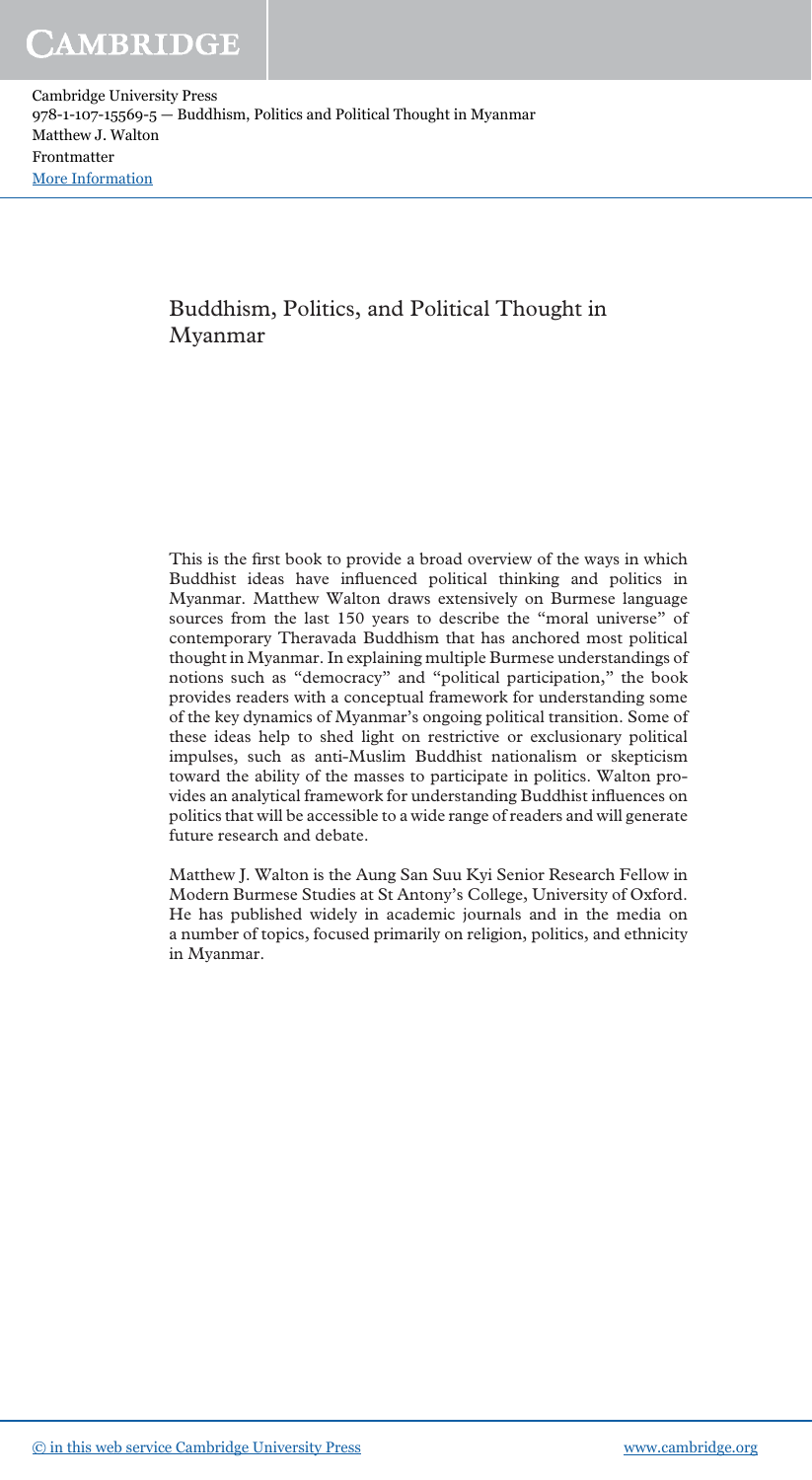Cambridge University Press 978-1-107-15569-5 — Buddhism, Politics and Political Thought in Myanmar Matthew J. Walton Frontmatter [More Information](www.cambridge.org/9781107155695)

# Buddhism, Politics, and Political Thought in Myanmar

Matthew J. Walton

Aung San Suu Kyi Senior Research Fellow in Modern Burmese Studies at St Antony's College, University of Oxford

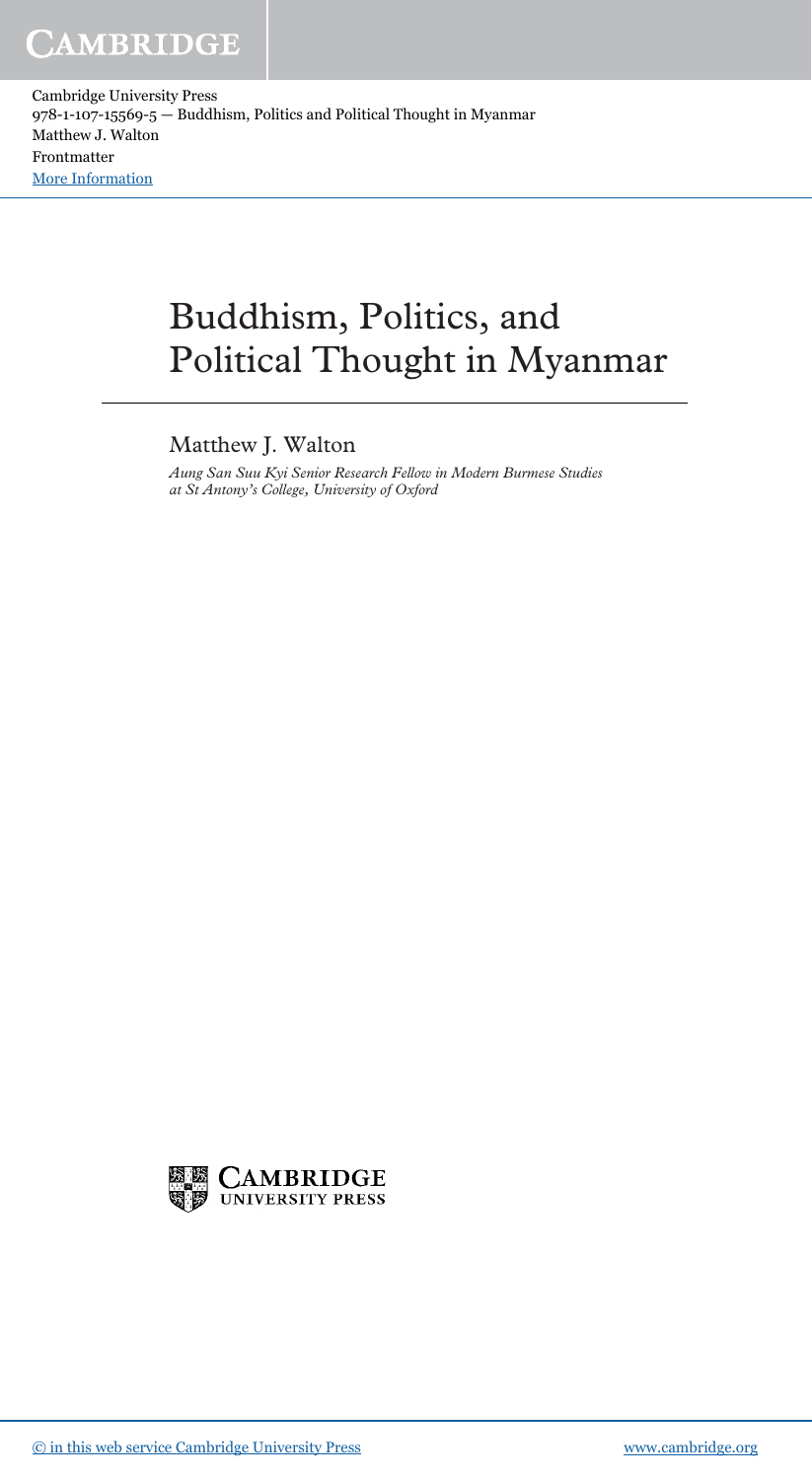Cambridge University Press 978-1-107-15569-5 — Buddhism, Politics and Political Thought in Myanmar Matthew J. Walton Frontmatter [More Information](www.cambridge.org/9781107155695)

#### **CAMBRIDGE UNIVERSITY PRESS**

University Printing House, Cambridge CB2 8BS, United Kingdom

Cambridge University Press is part of the University of Cambridge.

It furthers the University's mission by disseminating knowledge in the pursuit of education, learning and research at the highest international levels of excellence.

www.cambridge.org Information on this title: www.cambridge.org/9781107155695

© Cambridge University Press 2017

This publication is in copyright. Subject to statutory exception and to the provisions of relevant collective licensing agreements, no reproduction of any part may take place without the written permission of Cambridge University Press.

First published 2017

A catalogue record for this publication is available from the British Library

Library of Congress Cataloging-in-Publication data Walton, Matthew J., author. Buddhism, politics and political thought in Myanmar / Matthew J. Walton. New York : Cambridge University Press, 2016. | Includes bibliographical references. LCCN 2016025928| ISBN 9781107155695 (hardback) | ISBN 9781316609392 (paperback) LCSH: Political culture – Burma. | Political participation – Burma. | Buddhism and politics – Burma. | Buddhism and state – Burma. | Burma – Politics and government. LCC JQ751.A91 W36 2016 | DDC 322/.109591–dc23 LC record available at https://lccn.loc.gov/2016025928

ISBN 978-1-107-15569-5 Hardback

Cambridge University Press has no responsibility for the persistence or accuracy of URLs for external or third-party internet websites referred to in this publication, and does not guarantee that any content on such websites is, or will remain, accurate or appropriate.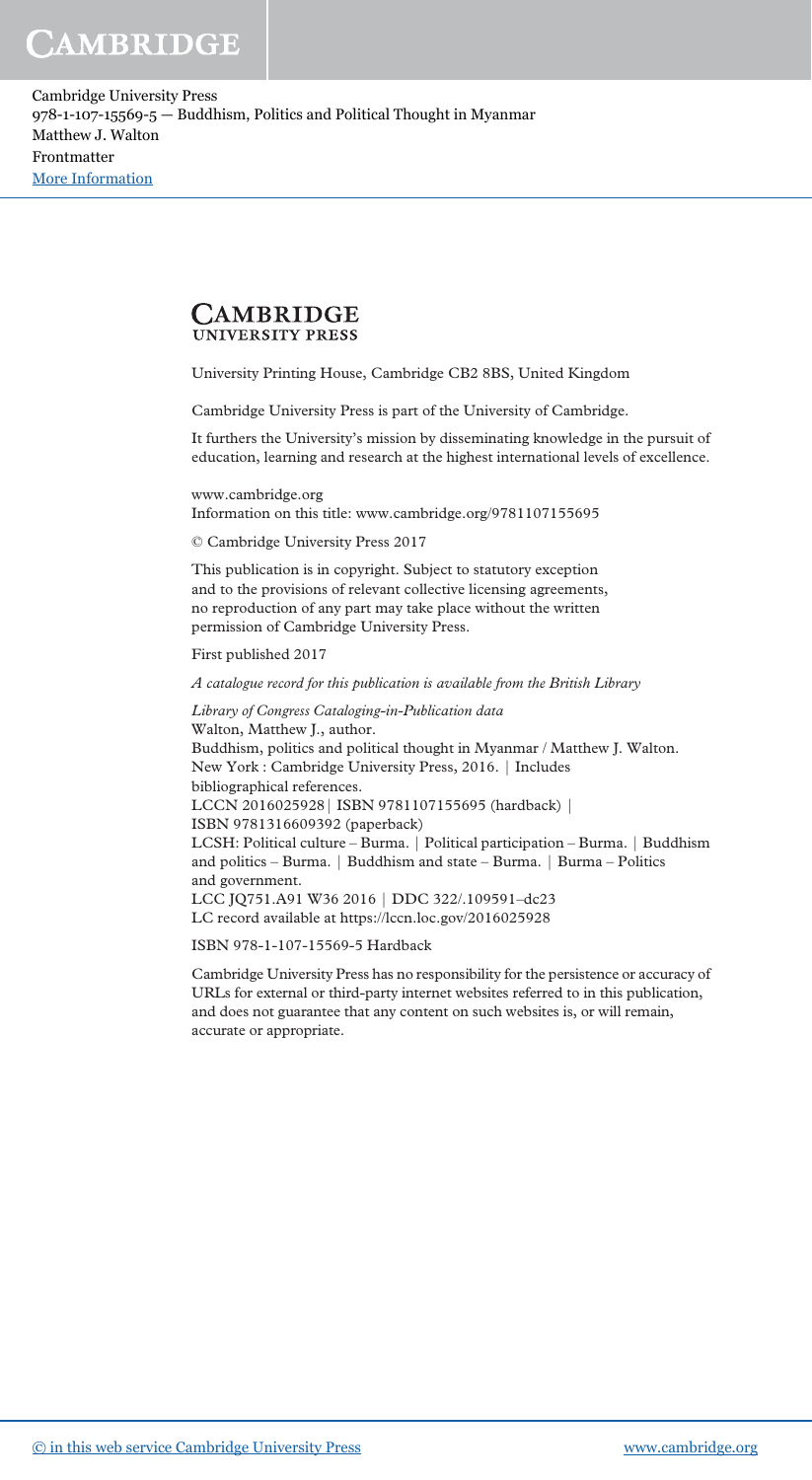Cambridge University Press 978-1-107-15569-5 — Buddhism, Politics and Political Thought in Myanmar Matthew J. Walton Frontmatter [More Information](www.cambridge.org/9781107155695)

> For Abby, without whom this book never would have been written, and for Soren who provided the last bit of motivation needed to finish it.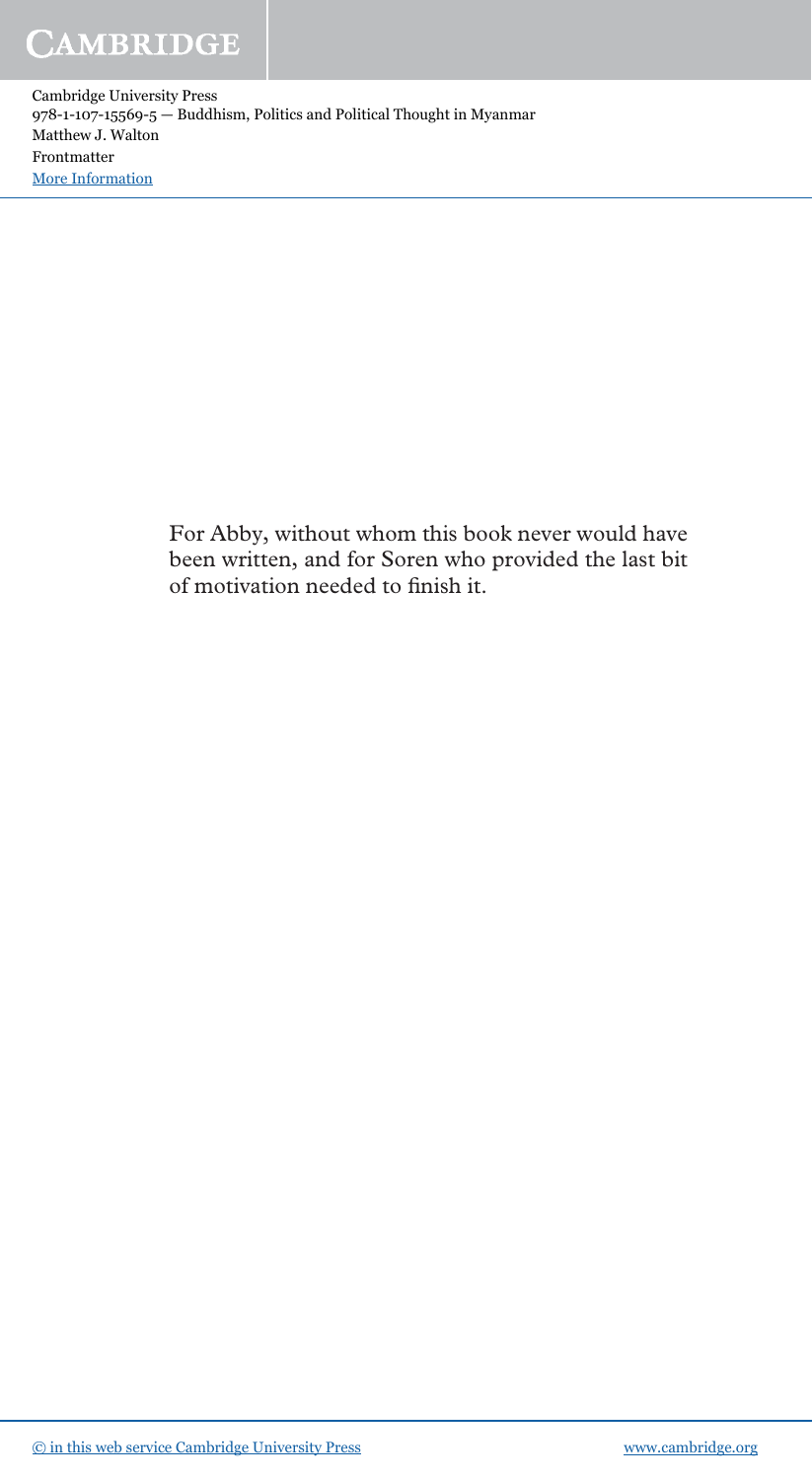### **Contents**

|   | Acknowledgments                                          | <i>page</i> viii |
|---|----------------------------------------------------------|------------------|
|   | A Note on Language and Usage                             | xiv              |
|   | Introduction                                             | 1                |
| 1 | A Brief Political History and Cast of Characters         | 22               |
| 2 | Building Blocks of a Moral Universe                      | 36               |
| 3 | On Human Nature and the Nature of Politics               | 65               |
| 4 | Order and Freedom/Liberation: Purposes of Politics       | 96               |
| 5 | What is "Politics" and What Constitutes "Participation"? | 127              |
| 6 | Discipline, Rights, and Morality: "Democracy" in         |                  |
|   | Contemporary Myanmar                                     | 163              |
|   | Conclusion                                               | 192              |
|   | Appendix: Glossary of Burmese and Buddhist Terms         | 200              |
|   | Bibliography                                             | 206              |
|   | Index                                                    | 221              |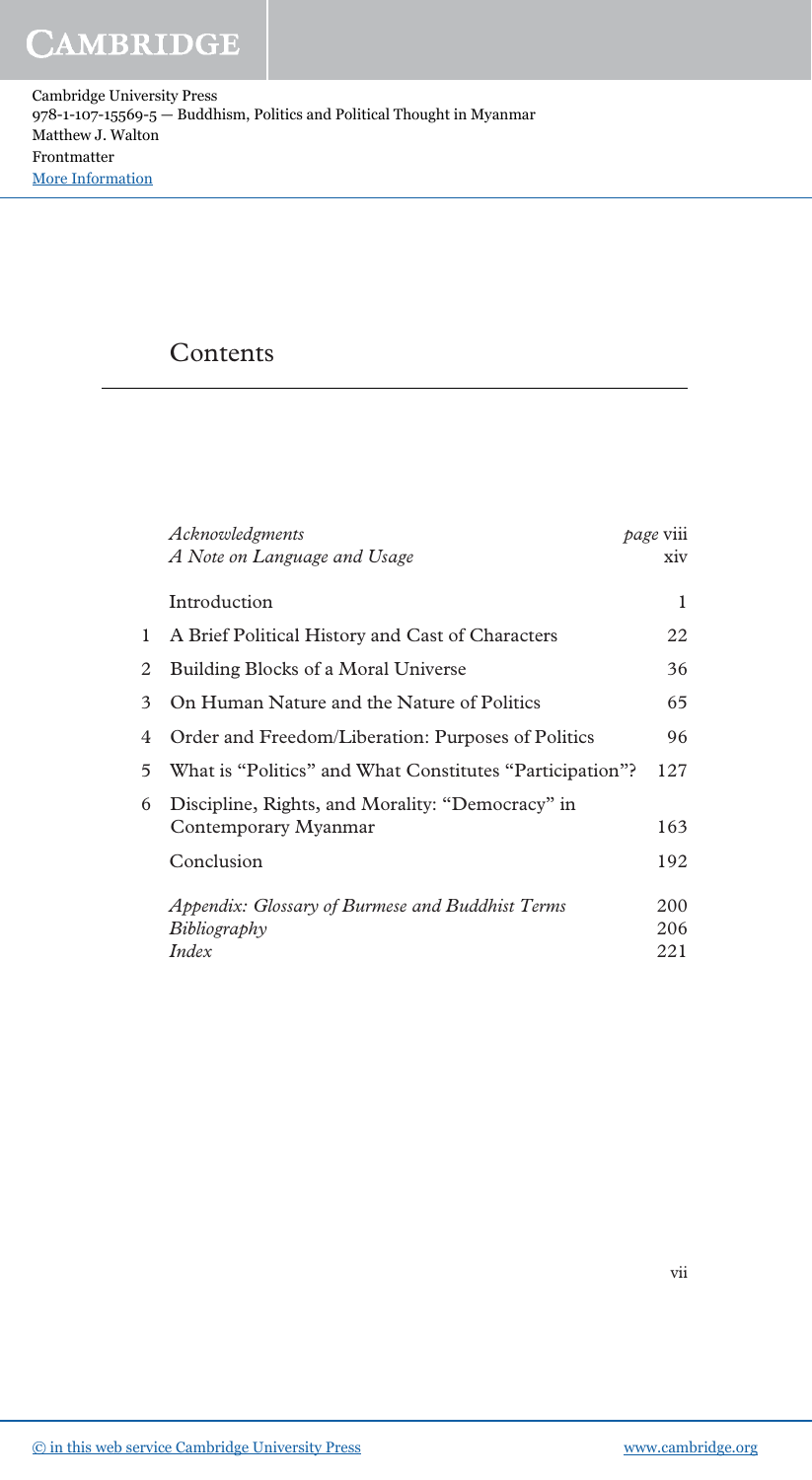### Acknowledgments

A book, like any intellectual work, is never the product of one person. Many people have helped and supported me at various stages throughout this process, from PhD research to the dissertation to this book in its present form. I acknowledge many of those people below, though the list is not as long as it should be. Most scholars of Myanmar have avoided publishing the names of those who have assisted them in the country so as not to endanger friends and colleagues. Even though Myanmar is currently in the midst of a transition in a democratic direction, I am reluctant to name those people who live in the country who have helped me with my work because this transition is by no means certain and a book about Buddhism and politics could still be seen as a threatening subject, especially in the context of so much anxiety related to the protection of Buddhism. I look forward to a time when acknowledging the invaluable assistance that I received from many Burmese friends and colleagues does not carry so much risk for their well-being. I must share the credit for any insights in the book with all of these people; any errors are, of course, my own.

My interest in Burmese Buddhism began years ago during a meditation retreat at Kyaswa Kyaung in Myanmar. Sayadaw U Lakkhana, Steven Smith, and Carol Wilson taught the *dhamma* in a way that immediately engaged me and made me feel at home in the practice, aided by Jake Davis' able interpreting. I have also been fortunate to practice at Chan Myay Yeiktha in Yangon. For support in early stages of my academic career I owe a great deal of thanks to Steve Chamberlain, John Burdick, and Elizabeth Cohen. I hope that Elizabeth can see the roots of this research in the early comparative work I did in her seminar.

I was fortunate to have a dissertation committee at the University of Washington made up of people who were willing to help me explore this subject that was, in some ways, new to all of us. I could not ask for a better chair or mentor than Christine Di Stefano. She provided subtle guidance and space for me to grow intellectually at my own pace, extensive feedback on my work and, just as important, unfailing support through the

viii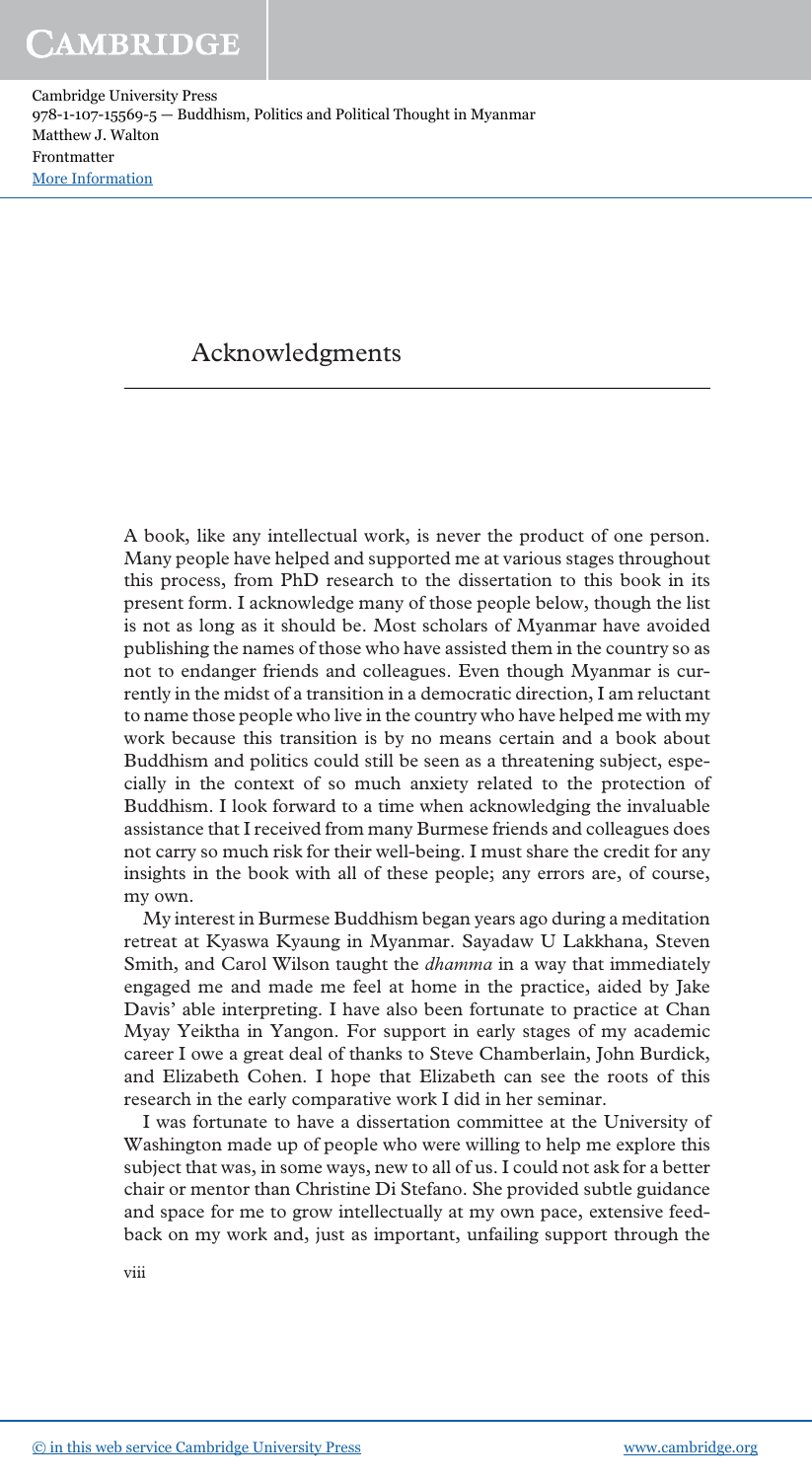Cambridge University Press 978-1-107-15569-5 — Buddhism, Politics and Political Thought in Myanmar Matthew J. Walton Frontmatter [More Information](www.cambridge.org/9781107155695)

#### Acknowledgments ix

inevitable challenging periods. Jamie Mayerfeld has provided a model of engaged public scholarship that I hope to emulate in my own career. He has always been willing to dive into challenging and unfamiliar topics to help me think through my research and I have greatly appreciated his helpful comments and positivity. Steve Hanson joined my project early on and has continued to ask challenging questions in thoughtful and compassionate ways and pushed me to work harder as a thinker. I am grateful that Biff Keyes was willing to join my committee at a critical moment, despite his impending retirement at the time. His body of work and breadth of knowledge about Southeast Asia and Buddhism are truly remarkable and I feel fortunate to have had an opportunity to work closely with him. Although Mary Callahan was not on my dissertation committee, she was one of my field examiners and has had a strong influence on my academic career. I am thankful to her for the contacts and support in my early years as a scholar of Myanmar and for setting an example of excellent scholarship and expecting the same of me.

I have also been fortunate in working with many of the best Burmese teachers in the world. Daw Than Than Win was my first Burmese language instructor at the University of Washington. Her skill and patience as a teacher helped me to get a strong foundation in this challenging language. She also tolerated my hilarious attempts at discussing postmodernism in Burmese and the threat of her ruler when I made a mistake was motivation to continue studying. I only studied with U Saw Tun for one summer but appreciated his kindness and skill as an instructor; I am also grateful to him for checking the Burmese spellings and translations in this text. I also had only a brief time to study with Saya John Okell, but even that was enough to understand the high regard in which everyone in Burma Studies holds him as a teacher. He remained supportive and good-natured even as I persisted in talking about his least favorite topic in the world, Buddhist meditation. In Yangon, I was fortunate to have several skilled teachers who made my lessons both enjoyable and productive. Even though I do not name them here they should know that this work would not have been possible without them. One in particular was not only an outstanding teacher but also a treasured friend. Our many discussions about Buddhism continue to be helpful to me, not only as I develop my research but as I continue in my own practice.

John Buchanan initiated me into the fellowship of Burma-ologists and has been an incomparable friend and colleague. He blazed trails for fellowships and housing in Yangon, was generous in introducing me to his contacts, and has provided feedback throughout the process. Patrick McCormick welcomed my wife Abby and me to Yangon, has helped constantly throughout my research, and has been a great temporary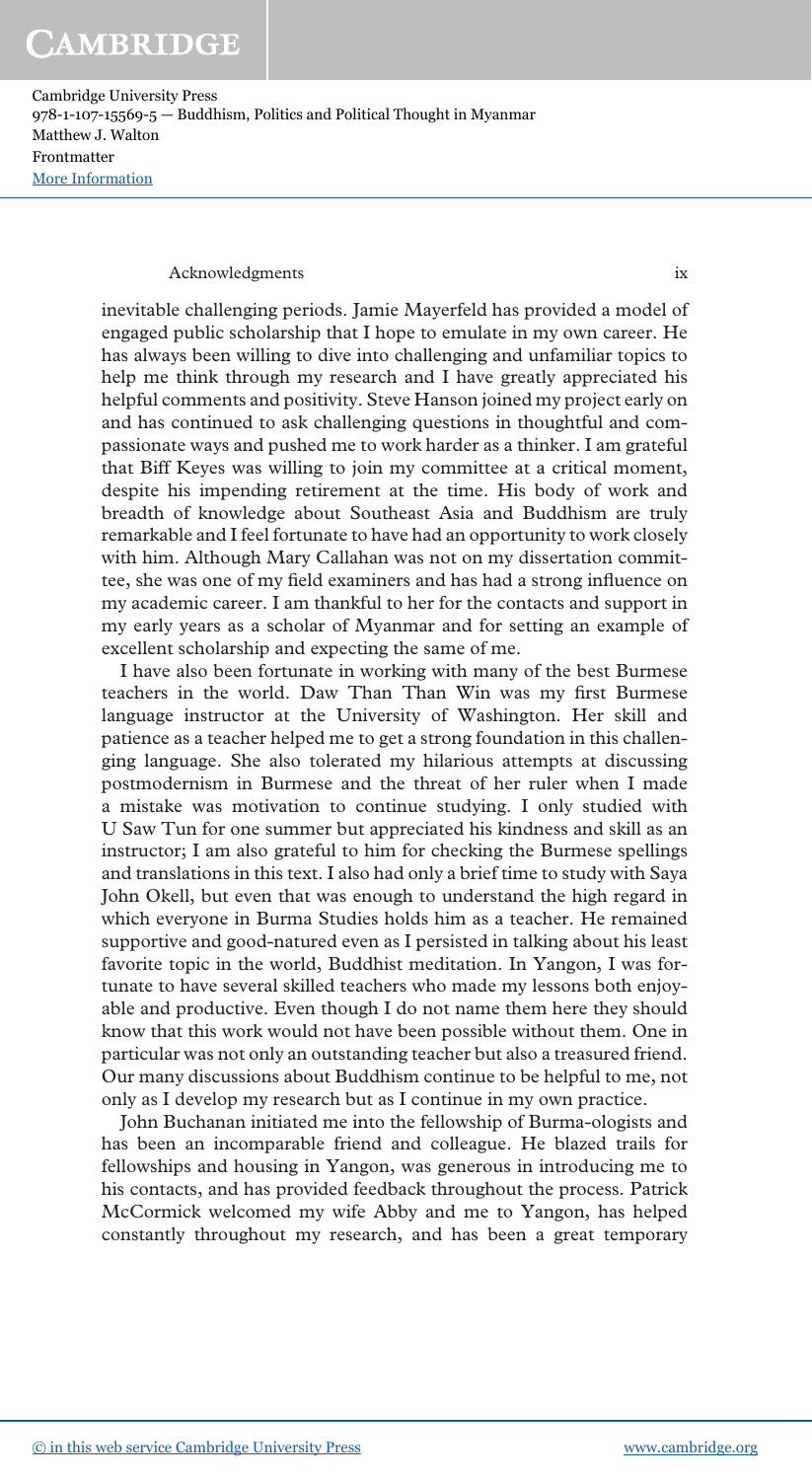Cambridge University Press 978-1-107-15569-5 — Buddhism, Politics and Political Thought in Myanmar Matthew J. Walton Frontmatter [More Information](www.cambridge.org/9781107155695)

#### x Acknowledgments

roommate and teashop companion. Jayde Roberts also generously shared insights from her previous experience living in Yangon. Charlie Carstens has been a close friend and colleague who shares a deep interest in Burmese Buddhism and who has provided extensive feedback on my work, including detailed comments on the dissertation. I will not name two dear friends who live in Yangon but they have both been unfailingly generous with their time and resources and provided access to many texts that were impossible to find elsewhere. Kit Young has been a wonderful friend and colleague both in Myanmar and in Washington, DC; she graciously opened her home (with generator) to us after Cyclone Nargis. Ian Holliday has been a close friend and influential mentor whose generosity in providing professional advice and opportunities I hope to be able to emulate in my own career. Rose Metro has been a great friend and traveling companion who always seems to have *dhamma* wisdom to share. Lyndal Barry, Zach Hyman, Kevin Woods, and Brooke Zobrist provided friendship and stimulating intellectual conversations during my time in Myanmar. Josh Gordon, Chika Watanabe, Benedicte Brac de La Perriere, Guillaume Rozenberg, Carine Jaquet, Ardeth Maung Thawnghmung, Heather MacLachlan, U Aung, Samara Yawnghwe, Khuensai Jaiyen, David Mathieson, Matt Schissler, Elliott Prasse-Freeman, Geoff Myint, Renaud Egreteau, Iselin Frydenlund, Gerard McCarthy, Tamas Wells, Nick Cheesman, Nich Farrelly, Richard Horsey, Francis Wade, and Andrew McLeod have also provided welcome support, advice, or feedback through this process.

I have received a great deal of support from other scholars of Myanmar, Buddhism, and Comparative Political Theory. I am grateful to John Badgley, Bob Taylor, and Ian Harris for taking the time to read and give comments on the dissertation and book. Ian has been a pioneer in the study of Buddhism and politics and his death has left the field without one of its greatest figures. Dorothy Guyot introduced me to my Burmese "intern" in Yangon who provided valuable assistance in transcribing materials and discussing my research. In writing this dissertation I am following in the intellectual footsteps of Gustaaf Houtman and he has been very encouraging of my project, which attempts to build on his pioneering work in many ways. At the 2012 Tung Lun Kok Yuen Conference: Buddhism and the Political Process at the University of Toronto, Koko Kawanami and Alicia Turner, along with other participants, provided helpful and supportive comments on a draft of Chapter 6. Leigh Jenco has been both encouraging and supportive as I make my way in the emerging subfield of Comparative Political Theory and has provided an example of excellent scholarship in her own work.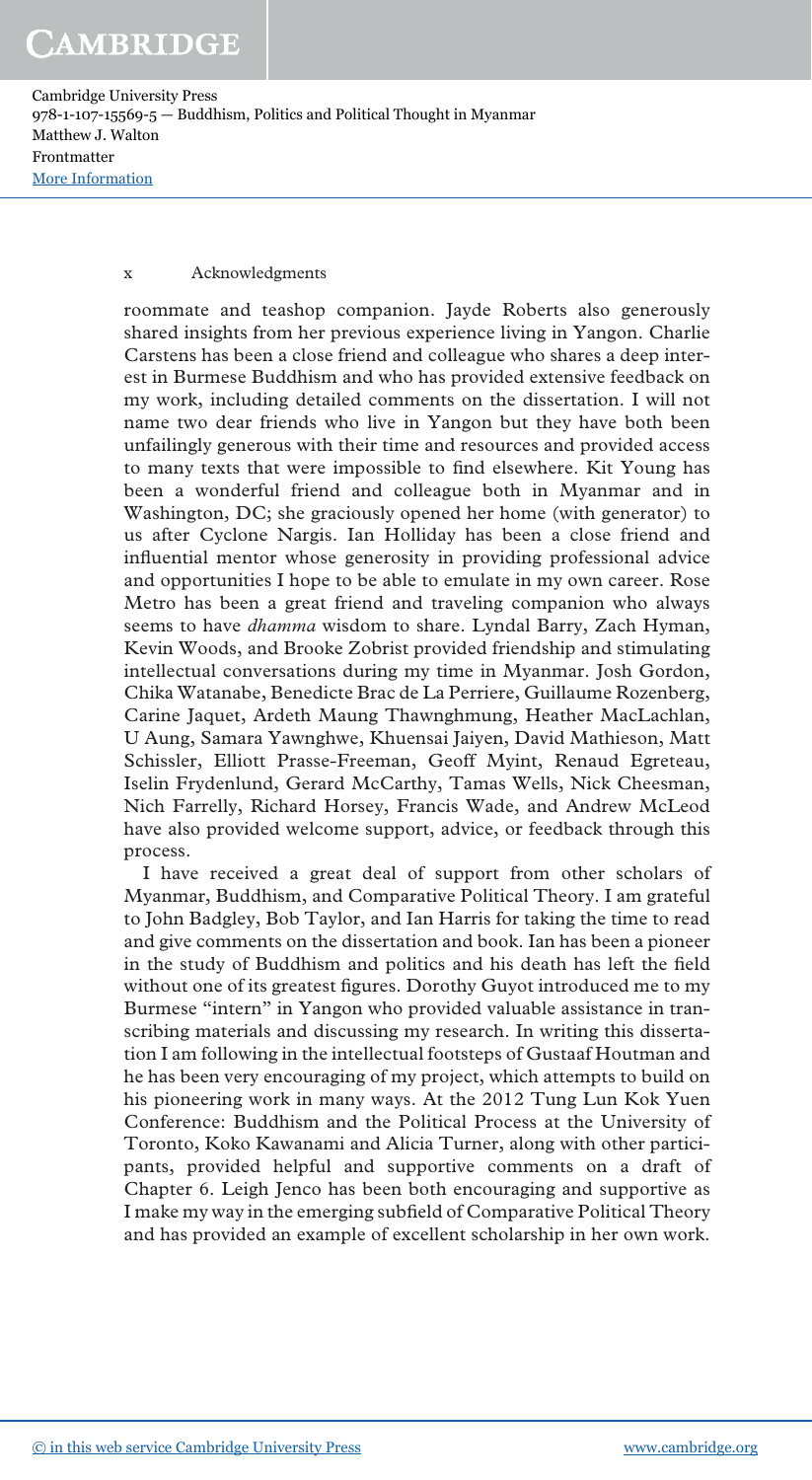Cambridge University Press 978-1-107-15569-5 — Buddhism, Politics and Political Thought in Myanmar Matthew J. Walton Frontmatter [More Information](www.cambridge.org/9781107155695)

#### Acknowledgments xi

I also benefited from feedback at the Comparative Political Theory workshop that she co-hosts at the LSE. In Washington, DC, David Steinberg was an incredibly generous champion of my scholarship and I remain grateful to him for his support and advice. My discussions and collaborations with Susan Hayward, Michael Jerryson, and Ben Schonthal have helped to provide insights into the arguments made in this book and Michael also provided detailed feedback on the whole manuscript.

I was fortunate to receive a number of fellowships that have supported my academic work. A number of FLAS (Foreign Language and Area Studies) Fellowships allowed me to devote a good portion of time to studying Burmese at the University of Washington and a Blakemore Freeman Fellowship funded an additional year of language study in Myanmar that was critical to my scholarly development. I conducted fieldwork in 2011 in Myanmar and Thailand on a Fulbright Hays DDRA Fellowship. I benefited from the excellent collection of Myanmarrelated and Burmese language materials at the University of Washington libraries and the expertise of Judith Henchy and also conducted additional research at the Library of Congress in Washington, DC. A John Fell Fund grant from the University of Oxford provided an opportunity to do additional field work in 2015.

My colleagues in the Political Science department at the University of Washington helped to make my graduate career immensely enjoyable as well as intellectually stimulating. Glenn Mackin and Chip Turner provided examples of collegiality and scholarship that I hope to emulate. Larry Cushnie, Heather Pool, James Chamberlain, Brad Epperly, Nimah Mazahari, Seth Greenfest, Adrian Sinkler, Will d'Ambruoso, Brandon Bosch, Jason Lambacher, Amanda Fulmer and Deepa Bhandaru were all great friends, roommates, bandmates, and/or officemates, and many of them provided comments on the dissertation. I benefited from the UW Jackson School's strong Southeast Asia Center and especially from Christoph Giebel, Sara Van Fleet and Tom Gething. The participants at the Southeast Asia Center Graduate Student Conference gave helpful feedback on an early draft of my prospectus, particularly Carlo Bonura, Penny Edwards, Eric Tagliacozzo, and Hoang Ngo. In the Department of Political Science, Ann Buscherfeld, Meera Roy, and particularly Susanne Recordon provided administrative support throughout my time at UW.

In Chiang Mai and in Washington, DC, Christina Fink and Win Min were wonderful and supportive friends; Win Min also assisted with my reading of Aung San and Ledi Sayadaw. In Mae Sot I benefited from the help of many people, most significantly Ashin Issariya (King Zero) of the Best Friend Library and Aung Khine, who introduced me around and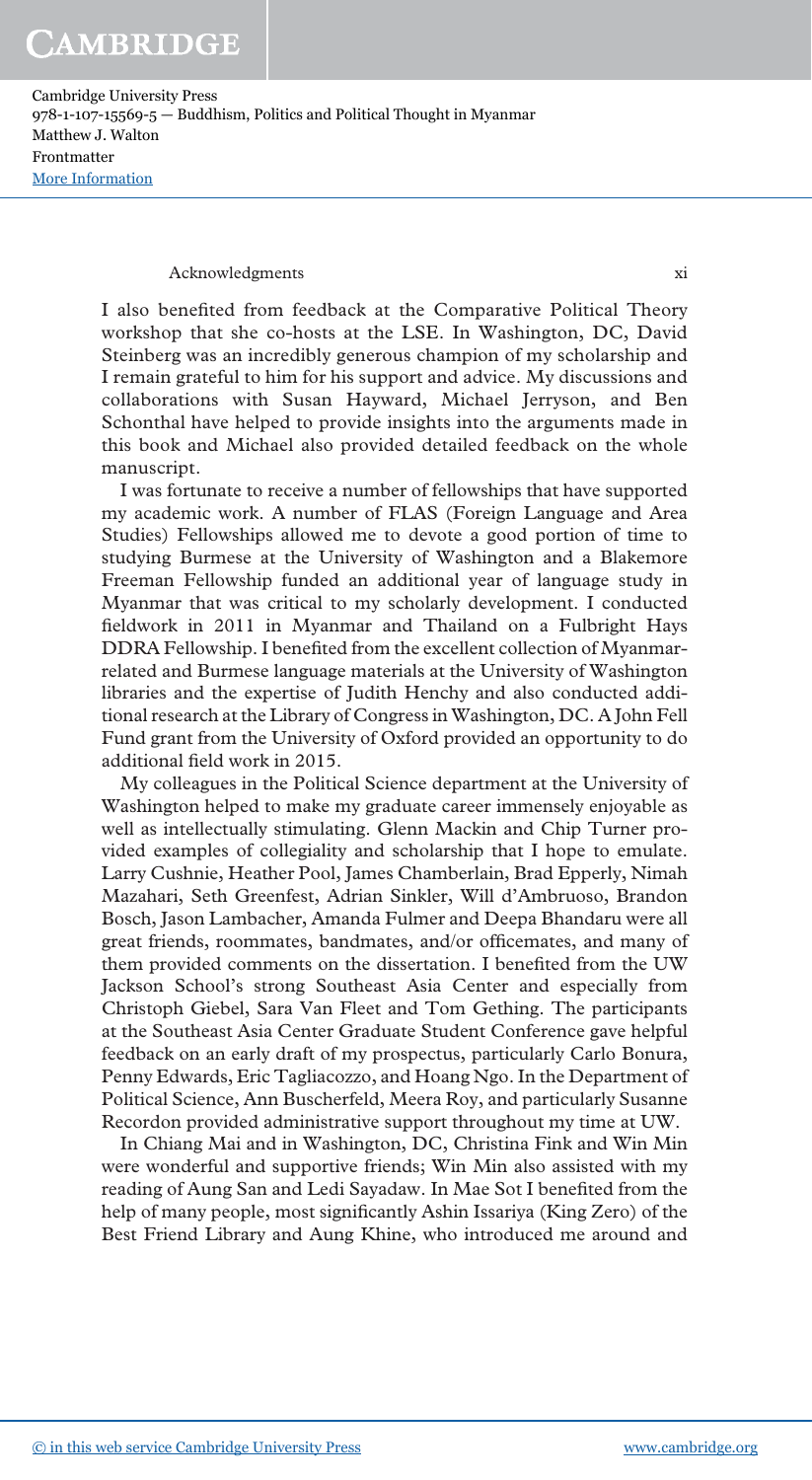Cambridge University Press 978-1-107-15569-5 — Buddhism, Politics and Political Thought in Myanmar Matthew J. Walton Frontmatter [More Information](www.cambridge.org/9781107155695)

#### xii Acknowledgments

gave me very helpful feedback on my own work. In Washington, DC. Kenneth and Betty Way took me under their wing and introduced me around the Burmese community, providing a community of fellowship at the Burmese monastery in Maryland. Kyaw Kyaw Thein and I became quick friends due to our similar personalities and interests; he also checked my Burmese spellings and translations. My regular conversations with him enriched my work and sustained me through many of the challenges of writing the dissertation.

I have been blessed with equally supportive colleagues in my current post as Aung San Suu Kyi Senior Research Fellow in Modern Burmese Studies at St Antony's College, University of Oxford. I arrived around the same time as a group of young scholars of Southeast Asia and the reading group that we formed provided feedback that turned a lengthy dissertation into a much more focused book. Many thanks go to Kevin Fogg, Ma Khin Mar Mar Kyi, Claudio Sopranzetti, and Petra Mahy. Kevin in particular has read and commented on every chapter. St Antony's College has been a welcoming and collegial environment and special thanks go to the Warden, Margaret MacMillan, the Director of the Asian Studies Centre, Faisal Devji, and Timothy Garton Ash. Richard Gombrich made me welcome from the start in Oxford's Buddhist studies community. Lucy Rhymer has been a patient and supportive editor at CUP and I am also grateful for the extensive comments provided by two anonymous reviewers that significantly helped to strengthen the book's arguments.

My parents, Lenny Walton and Linda Gort, have been wonderful examples of compassionate action in the world. They have always encouraged my curiosity and intellectual development and gave me the opportunity to travel around the world early in life so that trips to Southeast Asia seemed exciting rather than daunting. I cannot thank them enough for their continued support. My son Soren arrived just at the time when I needed additional motivation to finish the revised manuscript and I thank him for that push. Finally, my wife Abby Vogus has lived this book alongside me. She tolerated a "provisional honeymoon" in Myanmar to support my language study and an additional year of separation during my fieldwork. She has read and edited almost everything I have written and her sharp eye has helped me to be a more concise and less verbose writer. Most importantly, she's encouraged me when I needed encouragement, prodded me when I needed motivation, kept me to my deadlines when I needed to focus, and loved and supported me throughout the entire process. I am eternally grateful to her.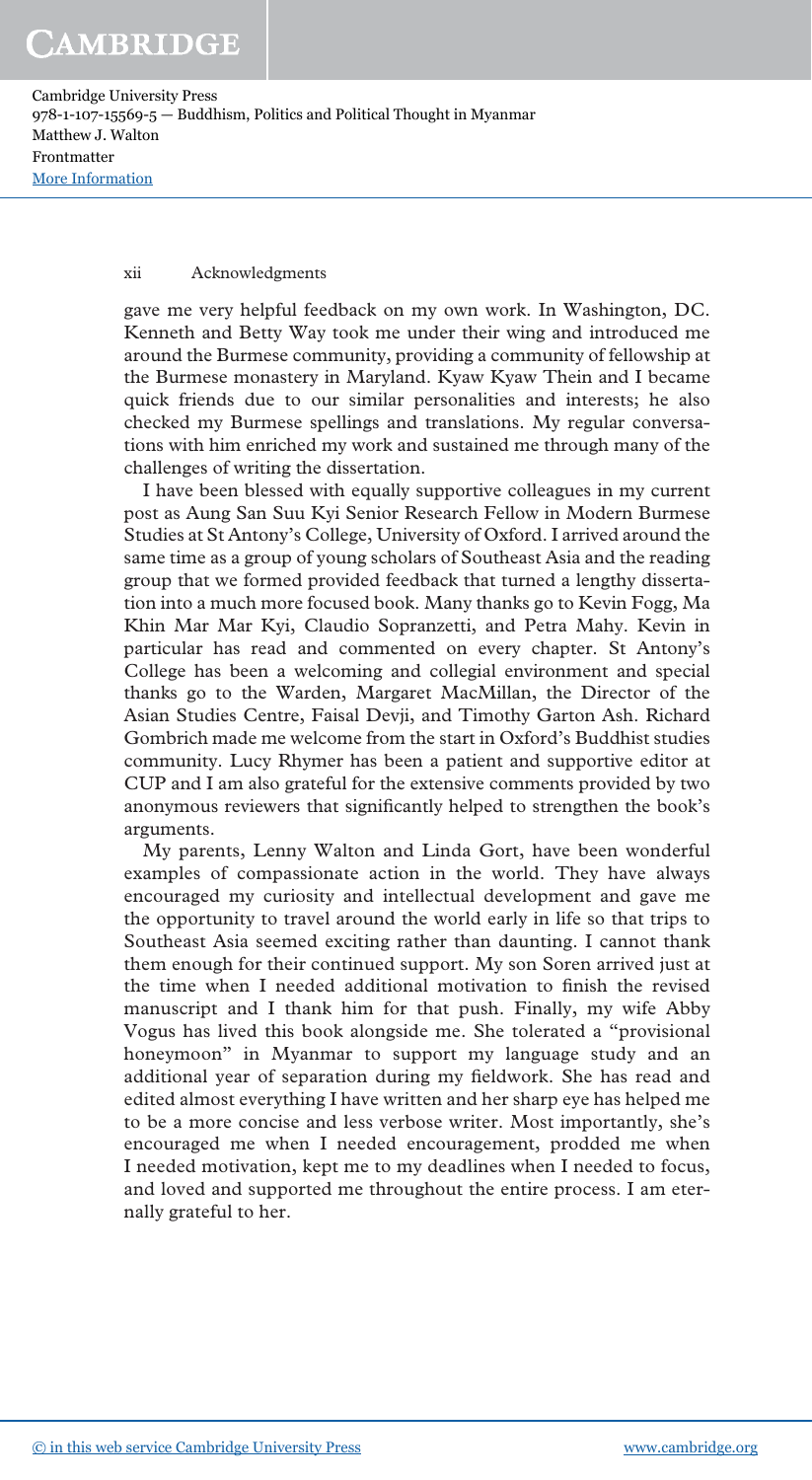Cambridge University Press 978-1-107-15569-5 — Buddhism, Politics and Political Thought in Myanmar Matthew J. Walton Frontmatter [More Information](www.cambridge.org/9781107155695)

#### Acknowledgments xiii

Chapter 5 includes excerpts from an article entitled "Monks in politics, monks in the world: Buddhist activism in contemporary Myanmar," that was first published in Social Research: An International Quarterly 82.2 (2015), 507–530. It is reprinted here with permission by Johns Hopkins University Press.

Chapter 5 also includes excerpts from an article entitled "The Disciplining Discourse of Unity in Burmese Politics," that was first published in *Journal of Burma Studies* 19:1 (2015), 1-26. It is reprinted here with permission by the Center for Burma Studies.

Chapter 6 includes excerpts from a chapter entitled "Buddhist monks and politics in contemporary Myanmar," that was first published in the book Buddhism and the Political Process (2016). It is reprinted here with permission by Palgrave Macmillan.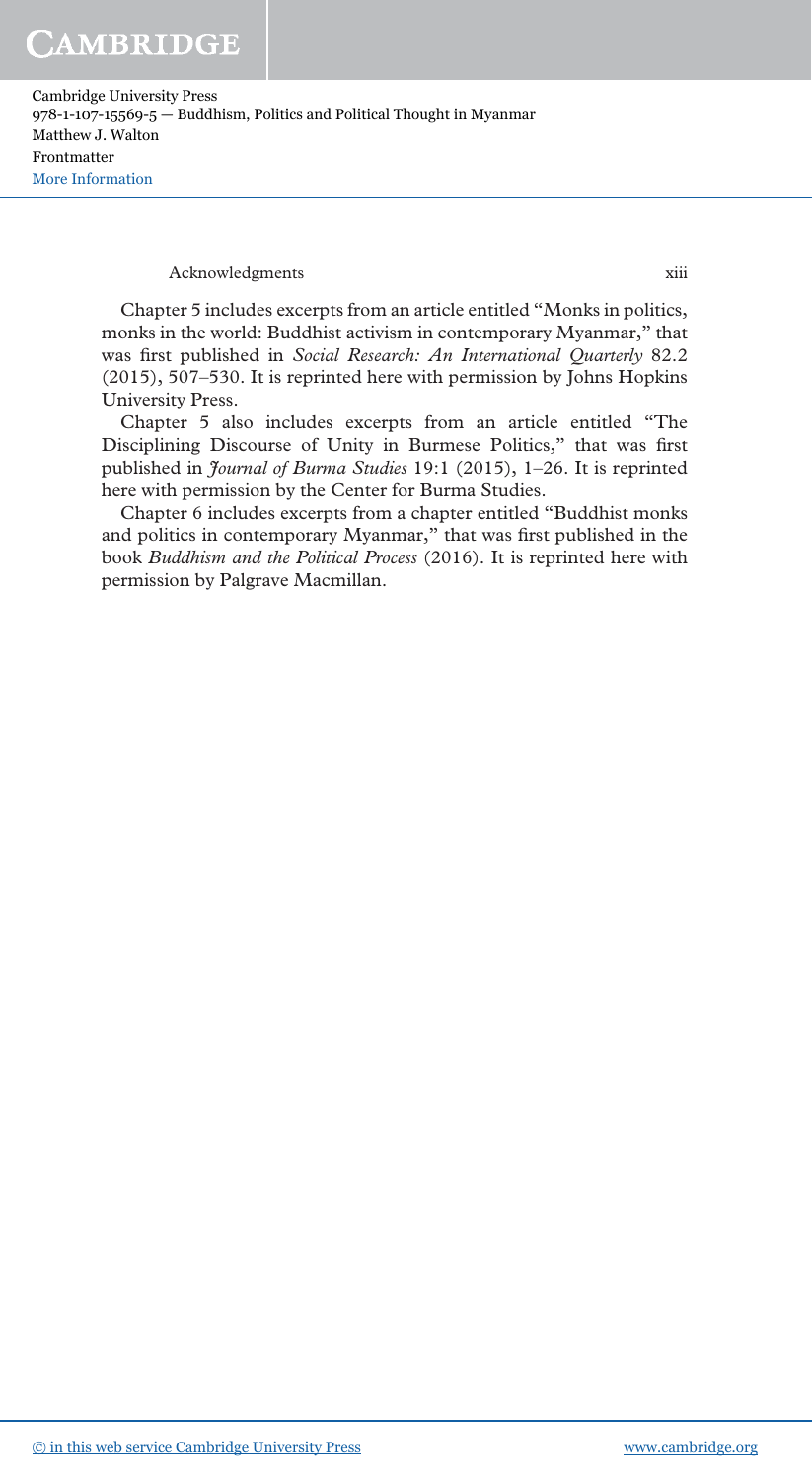### A Note on Language and Usage

Language decisions are always a challenge in works of comparative political theory. Because Burmese terms and concepts do not always neatly map onto English translations and sometimes have different connotations or usages than the more widespread Pali terms, there are times when it is important to use the Burmese. However, some Pali terms will be so familiar to readers that to use unfamiliar Burmese terms could interrupt the flow of the text. In this book, I have chosen to use a mixture of Burmese and Pāli terms (and, for the first instance of each in a chapter, the equivalent in the other language). Pali terms are used where the words are relatively common in scholarly discourse and where the Burmese usage does not significantly diverge from the generally accepted Pāli meaning. For example, I use the Pali word sangha (monkhood) instead of the Burmese thanga. However, where I wish to highlight particular Burmese understandings or uses of a term that do differ from an accepted Pāli definition, I prioritize the Burmese term, also giving a detailed explanation of the usage in Burmese contexts. For example, I use the Burmese word kutho (wholesome action; merit from good deeds) instead of the Pāli word kusala. While this may seem complicated, I believe it is an appropriate compromise between scholarly norms of usage and my methodological commitment to value Burmese thinking on its own terms. The appendix also contains a glossary of all of the Burmese and Pāli terms used in the book.

I have tried to transliterate Burmese terms in the simplest way for non-Burmese readers, meaning that I do not always follow conventional transliteration practices. While this may be jarring for readers familiar with the Burmese language and common transliterations, I hope it makes the text more accessible since a few Burmese terms are central to the analysis.

The Burmese language uses a number of honorifics that indicate relative age as well as status. "Daw" and "U" are the female and male honorifics that are used in practice as a respectful "Auntie" or "Uncle" (even when the speaker is not related by blood) and generally correspond

xiv